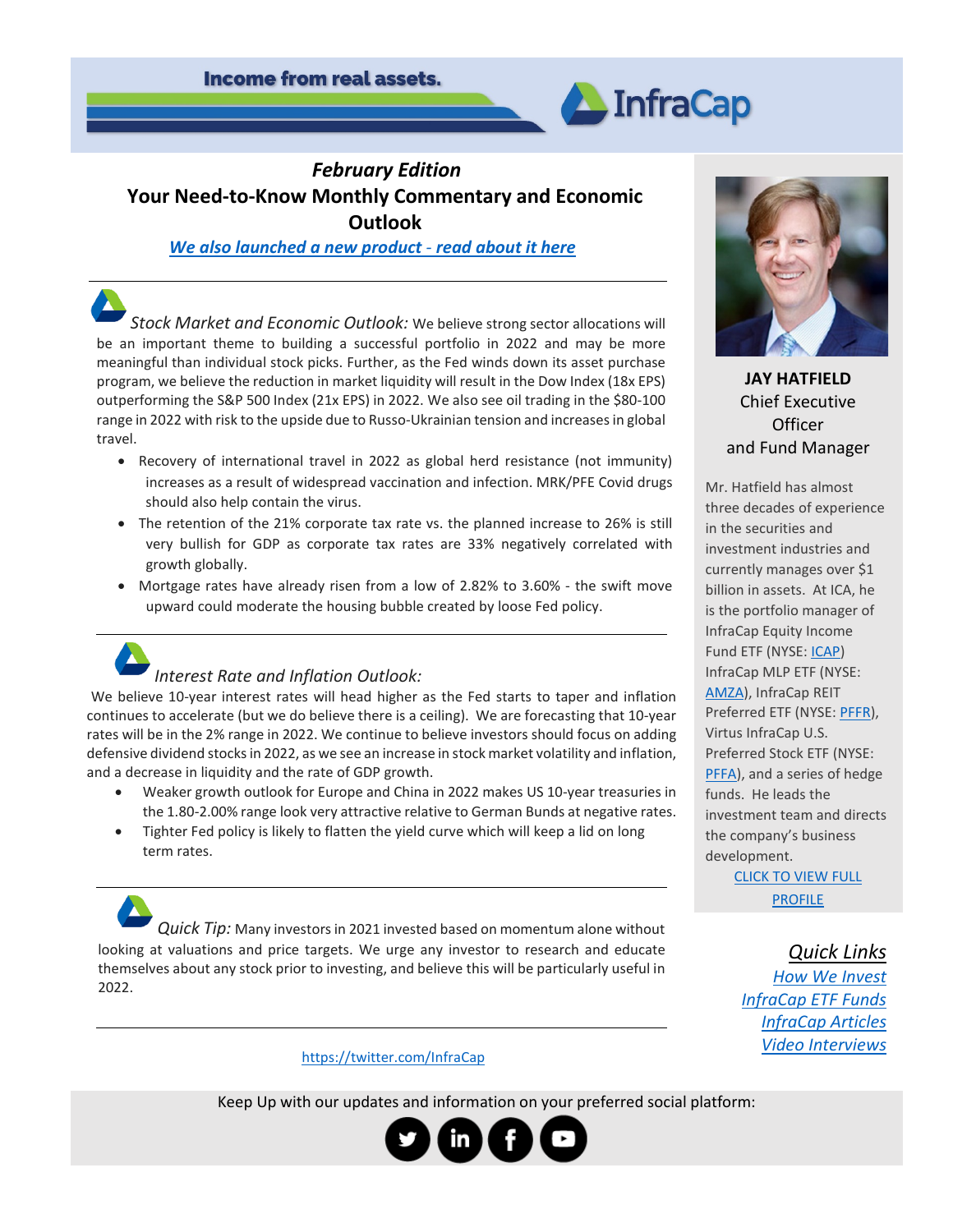#### **About Us:**

Infrastructure Capital Advisors, LLC (ICA) is an SEC-registered investment advisor that manages exchange traded funds (ETFs) and a series of hedge funds. The firm was formed in 2012 and is based in New York City. ICA seeks current income opportunities as a primary objective in most, but not all, of ICA's investing activities.

#### **DISCLOSURE**

#### **Not for distribution to the public.**

### **Opinions represented above are subject to change and should not be considered investment advice. Past performance is not indicative of future results.**

**The links to the fund fact sheets will provide standardized performance and risk disclosures.**

#### **FUND RISKS**

**Investors should consider the investment objectives, risks, charges, and expenses carefully before investing. For a prospectus with this and other information about the Fund, please click here. Please read the prospectus carefully before investing.**

**ICAP Exchange Traded Funds (ETF):** Investing involves risk, including possible loss of principal. An investment in the Fund may be subject to risks which include, among others, investing in equities securities, dividend paying securities, utilities, small-, mid- and large-capitalization companies, real estate investment trusts, master limited partnerships, foreign investments and emerging, debt securities, depositary receipts, market events, operational, high portfolio turnover, trading issues, active management, fund shares trading, premium/discount risk and liquidity of fund shares, which may make these investments volatile in price. Foreign investments are subject to risks, which include changes in economic and political conditions, foreign currency fluctuations, changes in foreign regulations, and changes in currency exchange rates which may negatively impact the Fund's returns. Small and Mediumcapitalization companies, foreign investments and high yielding equity and debt securities may be subject to elevated risks. The Fund is a recently organized investment company with no operating history. Please see prospectus for discussion of risks. **Distributor, Quasar Distributors, LLC**

**PFFA Exchange Traded Funds (ETF):** The value of an ETF may be more volatile than the underlying portfolio of securities the ETF is designed to track. The costs of owning the ETF may exceed the cost of investing directly in the underlying securities. **Preferred Stock:** Preferred stocks may decline in price, fail to pay dividends, or be illiquid. **Non-Diversified:** The Fund is non-diversified and may be more susceptible to factors negatively impacting its holdings to the extent that each security represents a larger portion of the Fund's assets. **Short Sales:** The Fund may engage in short sales, and may experience a loss if the price of a borrowed security increases before the date on which the Fund replaces the security. **Leverage:** When a Fund leverages its portfolio, the value of its shares may be more volatile and all other risks may be compounded. **Derivatives:** Investments in derivatives such as futures, options, forwards, and swaps may increase volatility or cause a loss greater than the principal investment. **No Guarantee:**  There is no guarantee that the portfolio will meet its objective. **Prospectus:** For additional information on risks, please see the Fund's prospectus.

**PFFR Exchange-Traded Funds (ETF):** The value of an ETF may be more volatile than the underlying portfolio of securities it is designed to track. The costs of owning the ETF may exceed the cost of investing directly in the underlying securities. **Preferred Stocks:** Preferred stocks may decline in price, fail to pay dividends, or be illiquid. **Real Estate Investments:** The Fund may be negatively affected by factors specific to the real estate market, including interest rates, leverage, property, and management. **Industry/Sector Concentration:** A Fund that focuses its investments in a particular industry or sector will be more sensitive to conditions that affect that industry or sector than a non-concentrated Fund. **Passive Strategy/Index Risk:** A passive investment strategy seeking to track the performance of the underlying index may result in the Fund holding securities regardless of market conditions or their current or projected performance. This could cause the Fund's returns to be lower than if the Fund employed an active strategy. **Correlation to Index:** The performance of the Fund and its index may vary somewhat due to factors such as Fund flows, transaction costs, and timing differences associated with additions to and deletions from its index. **Market Volatility:** Securities in the Fund may go up or down in response to the prospects of individual